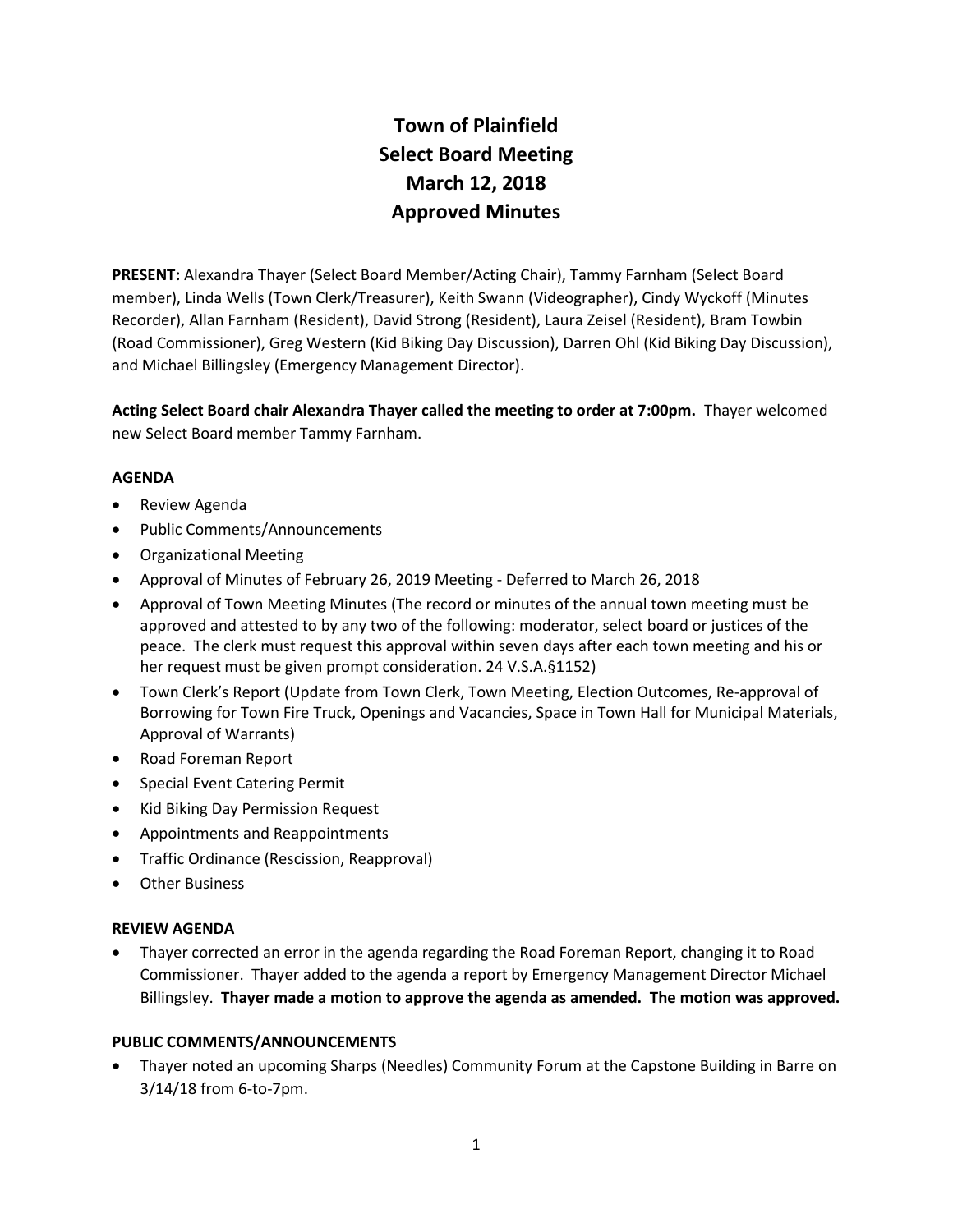Thayer announced that there will be a public hearing for the Plainfield Traffic Ordinance at 7pm prior to the 3/26/18 Select Board meeting. Thayer explained that the recent approved changes were erroneously made to the 2009 version of the Traffic Ordinance instead of the more recent 2015 version.

#### **ORGANIZATIONAL MEETING**

 Thayer noted that the new Select Board chair is normally chosen at the first meeting following Town Meeting. Because Select Board member Ross Sneyd has indicated his interest in that position, but is not present tonight, it was decided to defer the vote until the meeting on 3/26/18. **Thayer made a motion to defer the decisions related to the organizational meeting until the 3/26/18 Select Board meeting. The motion was approved.**

#### **APPROVAL OF MINUTES OF FEBRUARY 26, 2019 MEETING - DEFERRED TO MARCH 26, 2018**

 **Thayer made a motion to defer approval of the 2/26/18 meeting until the next Select Board meeting when Sneyd is present. The motion was approved.** Town Clerk/Treasurer noted on the 2/26/18 Select Board meeting minutes, that *Parking* Ordinance should be *Traffic* Ordinance.

**APPROVAL OF TOWN MEETING MINUTES (The record or minutes of the annual town meeting must be approved and attested to by any two of the following: moderator, select board or justices of the peace. The clerk must request this approval within seven days after each town meeting and his or her request must be given prompt consideration. 24 V.S.A.§1152)**

 Thayer asked Town Clerk Linda Wells if she had a request to the Select Board to approve the minutes from Town Meeting. Wells responded that everyone to whom she normally sends the draft minutes has received them, and that she expects changes to be made before the draft is ready to be approved. **Farnham made a motion to defer approval of the minutes from Town Meeting to the 3/26/18 Select Board meeting. The motion was approved.**

#### **PUBLIC COMMENTS/ANNOUNCEMENTS (CONT'D)**

- David Strong noted a recent *Times Argus* article related to coverage of Plainfield's Town Meeting, which basically stated that discussion regarding the purchase of the Gallison House was handled improperly. Strong noted that he had checked with the Secretary of State's Office, which said that the Town was perfectly within its rights, and that there is a new regulation that allows discussion. After noting the new regulation to Editor Steve Pappas, who wrote the *Times Argus* article, Pappas responded that he stands by the article as written. Town Meeting Moderator Charles Barasch cited to Pappas a more recent regulation allowing such discussions, but has not heard back from Pappas nor has there been a correction in the newspaper. Discussion followed on what next steps to take to correct the misrepresentation. Thayer noted that that is nature of the free press and Farnham agreed, however, Thayer offered to send a follow-up message to Pappas giving the newspaper an opportunity to correct the article. Laura Zeisel noted that a correction was needed both to let members of the public know that what the *Times Argus* wrote is incorrect, and, to support Moderator Barasch. Thayer will contact Pappas regarding the error.
- Zeisel expressed her concern that the organizational meeting was taking place in the absence of Select Board member Ross Sneyd, but noted that the issue had already been addressed.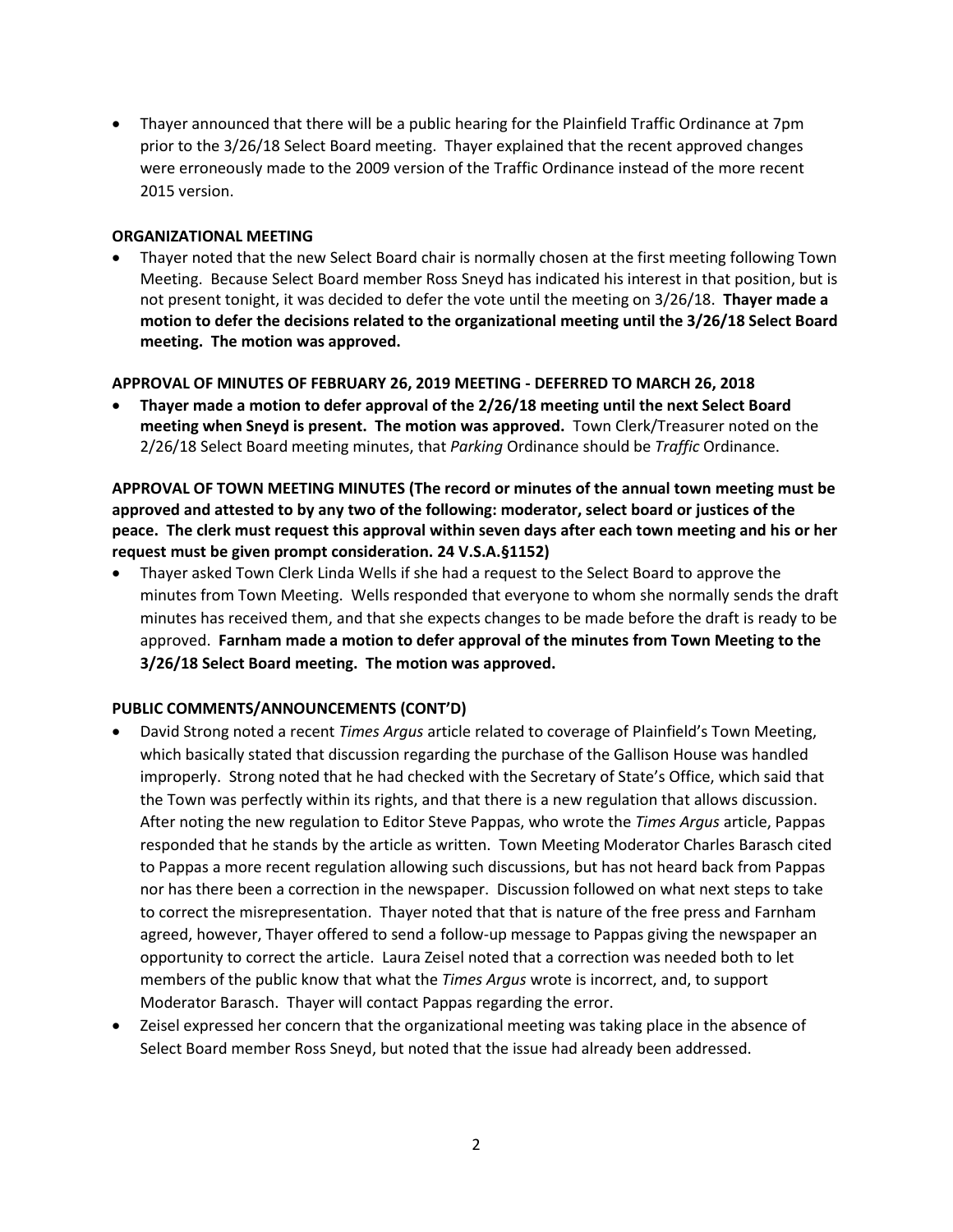- Zeisel announced that she no longer wishes to be the Town's representative to the Board of Supervisors for the Central Vermont Solid Waste Management District. Zeisel approached Betsy Ziegler to take over Zeisel's position, which Ziegler is considering.
- Regarding the sharps (hypodermic needles) issue, Zeisel noted that the Additional Recycling Collection Center is one of eight locations in the City of Barre that collect sharps that have been deposited by people in secure boxes.

# **TOWN CLERK'S REPORT: Update from Town Clerk, Town Meeting, Election Outcomes, Re-approval of Borrowing for Town Fire Truck, Openings and Vacancies, Space in Town Hall for Municipal Materials, Approval of Warrants**

- Town Clerk/Treasurer Linda Wells presented a list of appointments, noting that only the ones in bold are ready to be voted on and the rest can be voted on at the next Select Board meeting on 3/26/18.
- **Thayer made a motion to approve the warrants of 3/2/18, 3/9/18, and 3/9/18. The motion was approved.**
- **Thayer made a motion to approve a special event permit request for Caledonia Spirits on 3/24/18 at 1039 Upper Road. The motion was approved.**
- Road Commissioner Bram Towbin and Wells recommended that the time period on fleet permits be changed from its current timeframe of 3/1 through 6/30 to 2/1 through 6/30 to accommodate changes in winter weather. Wells presented a notice from the State Agency of Transportation that could be posted regarding enforcement of Fleet and Single Vehicle permits. **Farnham made a motion to post the notice in two places from the Agency of Transportation regarding Rule 118-4 regarding the enforcement of Fleet and Single Vehicle permits. The motion was approved.**
- **Thayer made a motion to approve a fleet permit request from Gillespie Fuels and Propane Inc. and Randolph Coal and Oil. The motion was approved.**
- **Thayer made a motion to approve a fleet permit request from Pike Industries and a fleet permit request from Bellevance Landworks and Hauling. The motion was approved.**
- Wells reported on the results of Town Meeting, noting that in terms of the officers, all incumbents were reelected and Tammy Farnham was elected to the Select Board. Scott Harris was reelected as a School Director as a write-in candidate. On the Cemetery Commission, both a three-year and fouryear position were filled, with openings of a one-year and five-year position left unfilled. Also unfilled are Auditor positions for a one-year term and a two-year term. The turnout was 28% of voters: 263 voters out of 940 on the checklist. Regarding the other Australian ballot items, the Gallison House article was approved 138 to 120, and the action to validate the fire truck vote from 2017 passed with a vote of 225 to 33. All other articles were passed as written in the Warning. The Water/Wastewater budgets were approved: Water in the amount of \$193,579 and Wastewater in the amount of \$264,565. The Select Board budget was approved with an addition of \$1,000 to the Emergency Management line item for a total budget of \$967,706.05. Thayer noted that the election results were promptly posted to the website.
- Wells noted that she will work with the Friends of the Town Hall Opera House to identify a storage area for election supplies in the building.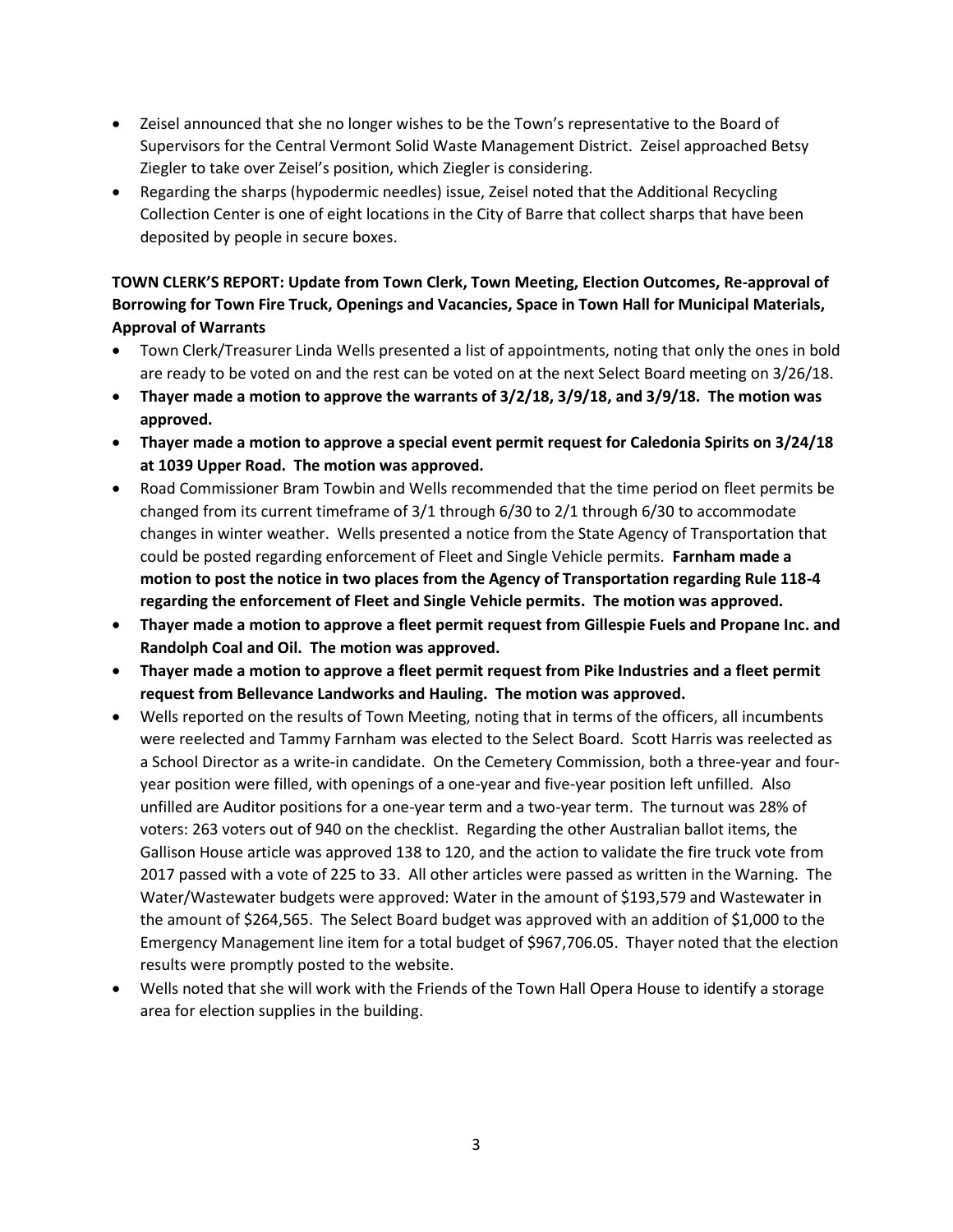#### **ROAD FOREMAN REPORT**

- Road Commissioner Bram Towbin noted that they continue to put up signs regarding clarity on the parking rules. No one has had to be towed, and Constable Kathleen Hayes is doing a good job getting people to move their cars.
- Towbin addressed former Road Commissioner Allan Farnham's concerns regarding the material that had recently been spread on Town roads by explaining that the materials the Road Crew usually has on hand had been exhausted and the area in the quarry where the Town gets the stone was frozen thus another type of material had to be used.

#### **SPECIAL EVENT CATERING PERMIT**

This item was covered during the Town Clerk's Report.

#### **KID BIKING DAY PERMISSION REQUEST**

 Greg Western and Darren Ohl, the latter of whom owns the Vermont Bicycle Shop in Barre, were present to ask permission to hold a biking event staged at the Park and Ride with riders biking down the rail trail towards Marshfield. The date of the event has not yet been decided upon, but Ohl expects it will be sometime in April or May, depending upon the weather. Ohl will inform the Select Board once the date is set. Ohl agreed that all trash will be removed after the event.

#### **APPOINTMENTS AND REAPPOINTMENTS**

- **Farnham made a motion to approve the appointment of Mary Etta Chase as Auditor. The motion was approved.**
- **Farnham made a motion to approve the appointment of Mary Trerice to the Conservation Commission. The motion was approved.**
- **Farnham made a motion to approve the appointment of Sandy Ross as E911 Coordinator. The motion was approved.**
- **Farnham made a motion to approve the appointment of Michael Billingsley as Emergency Management Director. The motion was approved.**
- **Farnham made a motion to reapprove the appointment of Kathleen Hayes as Constable so that the appointment is in the same timeframe as other appointments. The motion was approved.**
- **Farnham made a motion to approve the appointment of Bob Atchinson as Energy Coordinator. The motion was approved.**
- **Farnham made a motion to approve the appointments of: Patrick Martin as Fire Chief; Dennis Blair as First Assistant Fire Chief; Andy Hebert as Second Assistant Fire Chief; and Gary Graves as Deputy Fire Chief. The motion was approved.**
- **Farnham made a motion to approve the appointment of Bram Towbin as Road Commissioner. The motion was approved.**
- **Farnham made a motion to approve the appointments of the following to the Recreation Committee: Dan Gadd, Nic Hooker, Chloe Budnick, and Jamie Spector. The motion was approved.**
- **Farnham made a motion to approve the appointments of the following to the Hazard Mitigation Committee: Amos Meacham, Theresa Bienz, Michael Billingsley, Dan Gadd, Susan Grimaldi, Bram Towbin, and Alexandra Thayer (Thayer as ex-officio). The motion was approved.** Thayer noted that there was one opening still to be filled on the Hazard Mitigation Committee.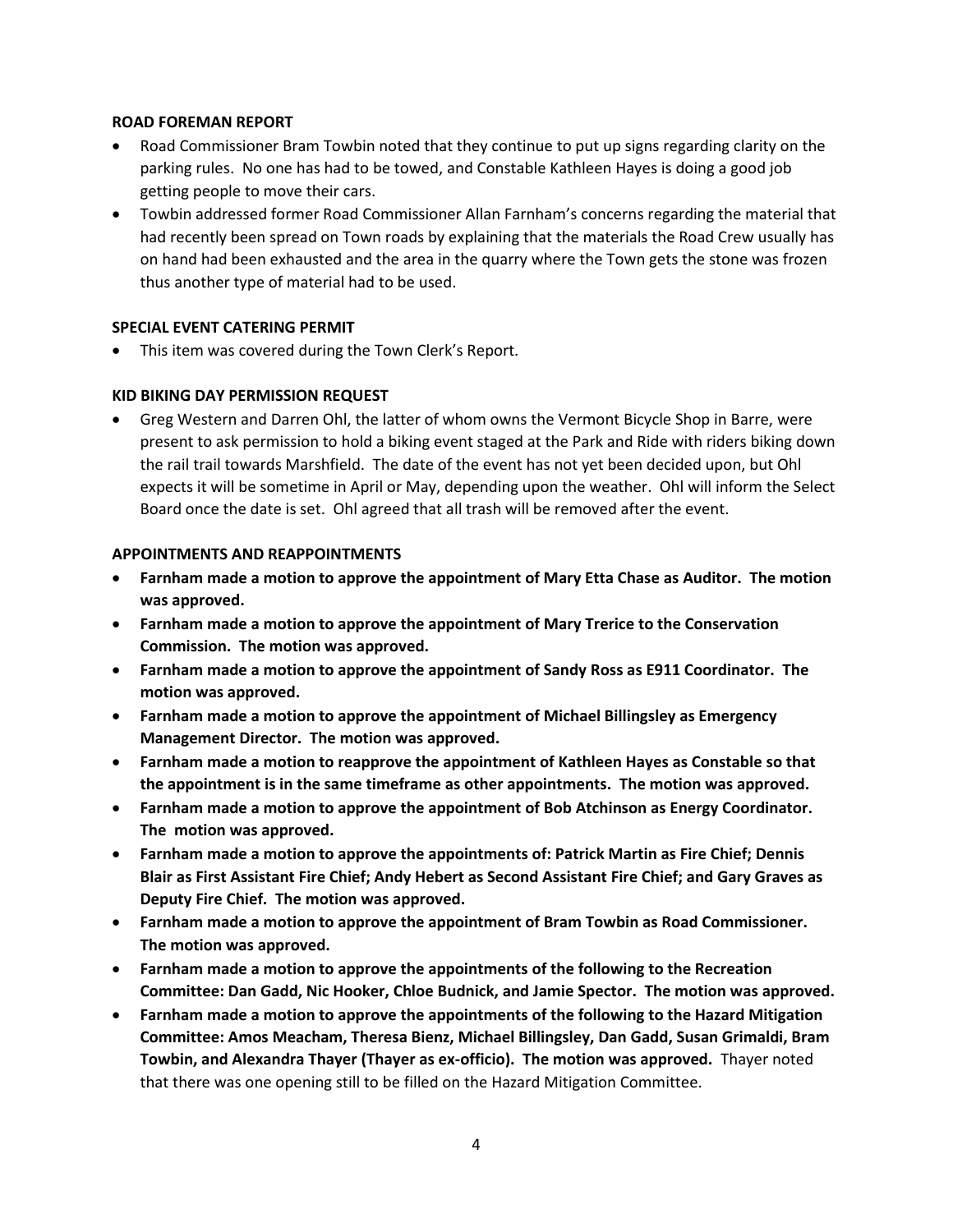- **Thayer made a motion to appoint Mike Nolan as Road Foreman and Highway Administrator. The motion was approved.**
- **Farnham made a motion to appoint Nicko Rubin as Tree Warden. The motion was approved.**
- **Farnham made a motion to appoint Tim Phillips to a three-year term as Water/Wastewater Commission and Janice Walrafen to the Development Review Board. The motion was approved.**

#### **TRAFFIC ORDINANCE (RESCISSION, REAPPROVAL)**

 Thayer noted that the changes made by the Select Board on 2/26/18 to the parking portion of the Traffic Ordinance had been erroneously made to the 2009 version of the Ordinance, and not the more recent 2015 version. The Select Board thus needs to rescind its vote on 2/26/18 and then approve those same changes to the 2015 Traffic Ordinance. A public hearing on the revised Traffic Ordinance had been scheduled for 3/26/18, which can still be held. **Thayer made a motion to rescind the Select Board's 2/26/18 decision to amend the Traffic Ordinance because changes were erroneously made to the 2009 version of the Traffic Ordinance rather than to the most recent 2015 version. The motion was approved.** Thayer reviewed the changes proposed to the 2015 version. There was a brief discussion regarding some of the proposed changes, including the problem of people parking in the right-of-way, even if they are parking at the end of their driveways. **Farnham made a motion to approve the proposed changes to the 2015 version of the Traffic Ordinance. The motion was approved.** 

#### **EMERGENCY MANAGEMENT DIRECTOR'S REPORT**

 Emergency Management Director Michael Billingsley noted that Green Mountain Power (GMP) operates the Marshfield Dam, which overhangs the Town of Marshfield, but potentially can have a significant impact on Plainfield. Members of the Plainfield community have been involved in discussions with GMP about dam safety. After gaining permission from the Plainfield Select Board four or five months ago, Billingsley investigated/gathered evidence on the Dam for the Public Utility Commission, which subsequently has opened a case. The case number is 18-0537-INV. Billingsley noted that he is participant, not a party in the investigation, the difference being that a party in the investigation is empowered to present evidence, question witnesses, and make representations in a legal fashion once the investigation is formalized. Billingsley has asked Plainfield Attorney Jim Jamele if it were possible to make a request for the Town of Plainfield to have party status and Jamele is prepared to draft a letter with that intent if authorized to do so by the Select Board. Billingsley will be meeting with the select boards of Marshfield and Cabot to ask if they also wish to be parties in the case. Billingsley noted that GMP already has party status and is currently filing objections to Billingsley's concerns. Discussion ensued with Hazard Mitigation Committee member Bram Towbin noting the specific technological inadequacies in the antiquated procedures, crumbling spillway gates at the Dam, and its exemption from various inspection rules. Billingsley noted that the public will have a chance to discuss the issue as part of a public meeting of the Hazard Mitigation Committee on 3/21/18 at the Town Hall Opera House, which will include updating the Town's Hazard Mitigation Plan. Billingsley stated that owners of dams, under current regulations, are not held liable for consequential property loss or loss of life in a way that would be financially onerous to the dam owners. Towbin stated that if GMP is going to under-invest in safety at the Dam, it needs to be held fully liable for any damage resulting from a dam failure. Towbin noted that GMP, not the Public Utility Commission, hires the company that inspects the dam every